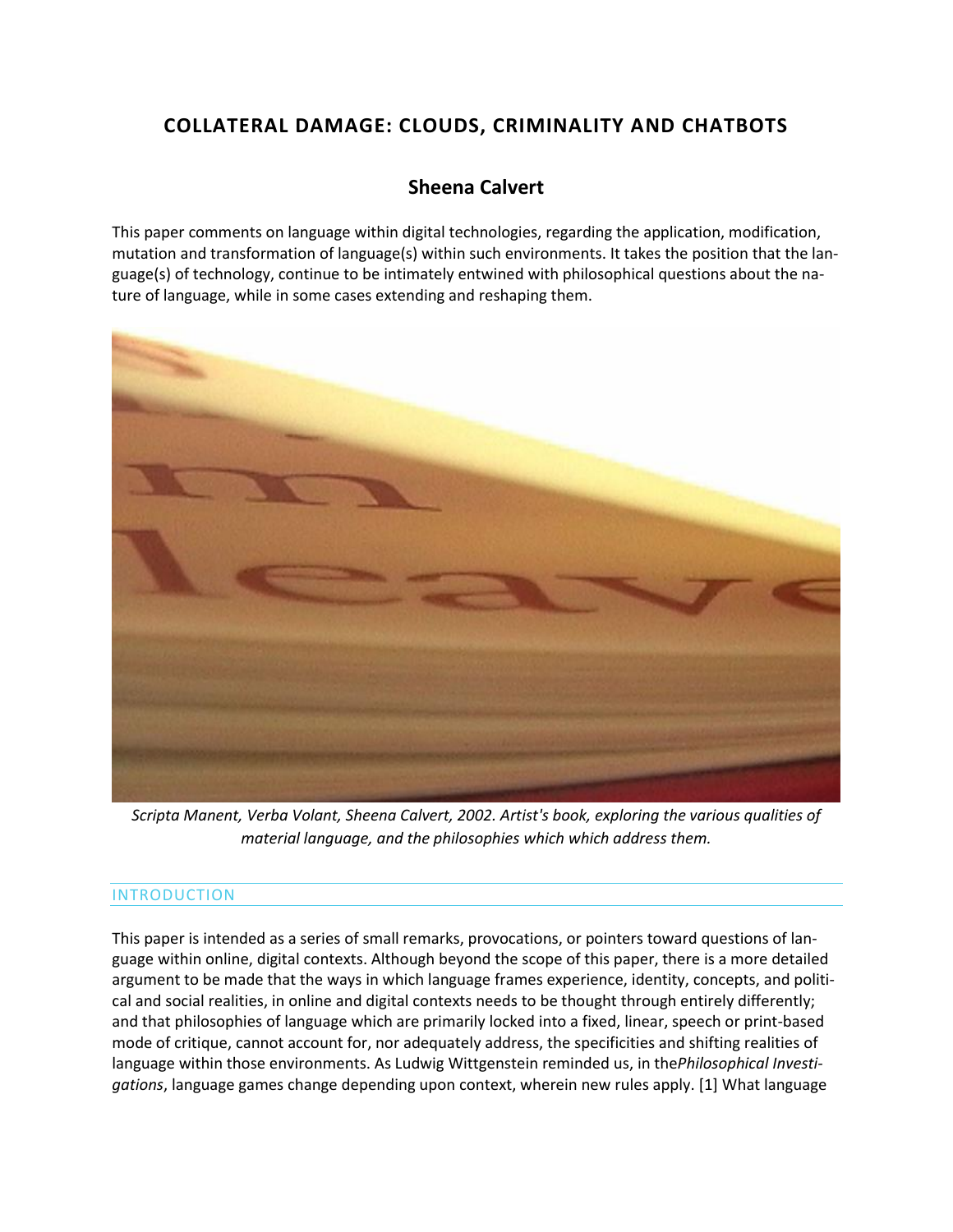games are we now playing, and why? Nonetheless, the primary question always remains: how do language and knowledge and/or experience interact? What becomes provocative is considerations of which philosophical questions about language remain the same, and which change, once we enter these new information playgrounds and environments. In terms of power, social interaction, identity and languages' relation to consciousness, there are new agendas, higher stakes, and altered realities. For example, in her paper *Precarious Flux*, Donna Leishman argues that testing the porousness of the boundaries between language and reality takes on a new significance within online contexts, when 'tongue-incheek' Tweets become the subject of court cases, and move towards criminal action.

# LANGUAGE AND CONCEPTS

Johanna Drucker, in her essay, *Digital Ontologies*, draws attention to one of the fundamental questions of Western philosophy; the relationship between linguistic signs and the representation of thought:

The attempt to understand the connections that link human thought to its representation through the act of formgiving (in language, image or signs) is central to Western philosophy and aesthetics. [2]

Similarly, Adorno's observation in *Negative Dialectics* that "[O]bjects do not go into their concepts, without leaving a remainder" [3] sets us on a path of thinking about the problematic and unstable relationship between language and the conceptual or physical reality it attempts to describe. Adorno suggests that language is a totalizing system which, unsuccessfully, attempts conceptual closure; and which in turn mis-directs, or suppresses experience, along with the evidence provided by the object itself. The question for this paper, and this research, becomes: where might we glimpse the kinds of linguistic 'remainders' he points towards, with their potential for revolution/redefinition, within the digital context? If objects of thought, are always more than their concepts (as apprehended through language); if they stubbornly refuse to be subsumed under such crude categories, then we might want to consider the many spaces and places within the 'digital,' where experience bleeds beyond the boundaries of the language used to frame or contain it. For example, the metaphors used to speak of intangible realities, such as 'Cloud' computing, arguably show the limits of language in matching either concept, or experience in digital contexts (later this metaphor will be explored as a version of the 'monstrous sublime'). However, where Adorno is speaking about the 'preponderance of the object' as something that breaks through the shell of the concept, what could be more immaterial, or non-objective than the digital? Leaving us to consider how we might use Adorno's ideas in this environment. I am indebted to Dr. Mark Walker for reminding me that when Adorno says, "[...] objects do not go into their concepts without leaving a remainder' what *concept[s]* are we talking about?[...]" Do concepts themselves change in the digital reality, and if so, how does language follow and explore this expanded notion of the concept?

Hegel thought that any kind of stable knowledge is an illusion. William Wallace translates his ideas in this way:

There is, in fact, a logical flux, a passing of contents tracelessly into one another, which is even more ineluctable and ultimate than the sensible flux from which it is so easy to retreat by an effort of abstraction. This logical passage makes it impossible to achieve the clearness, distinctness, and fixity which the Understanding desiderates, except for a limited range or span.[4]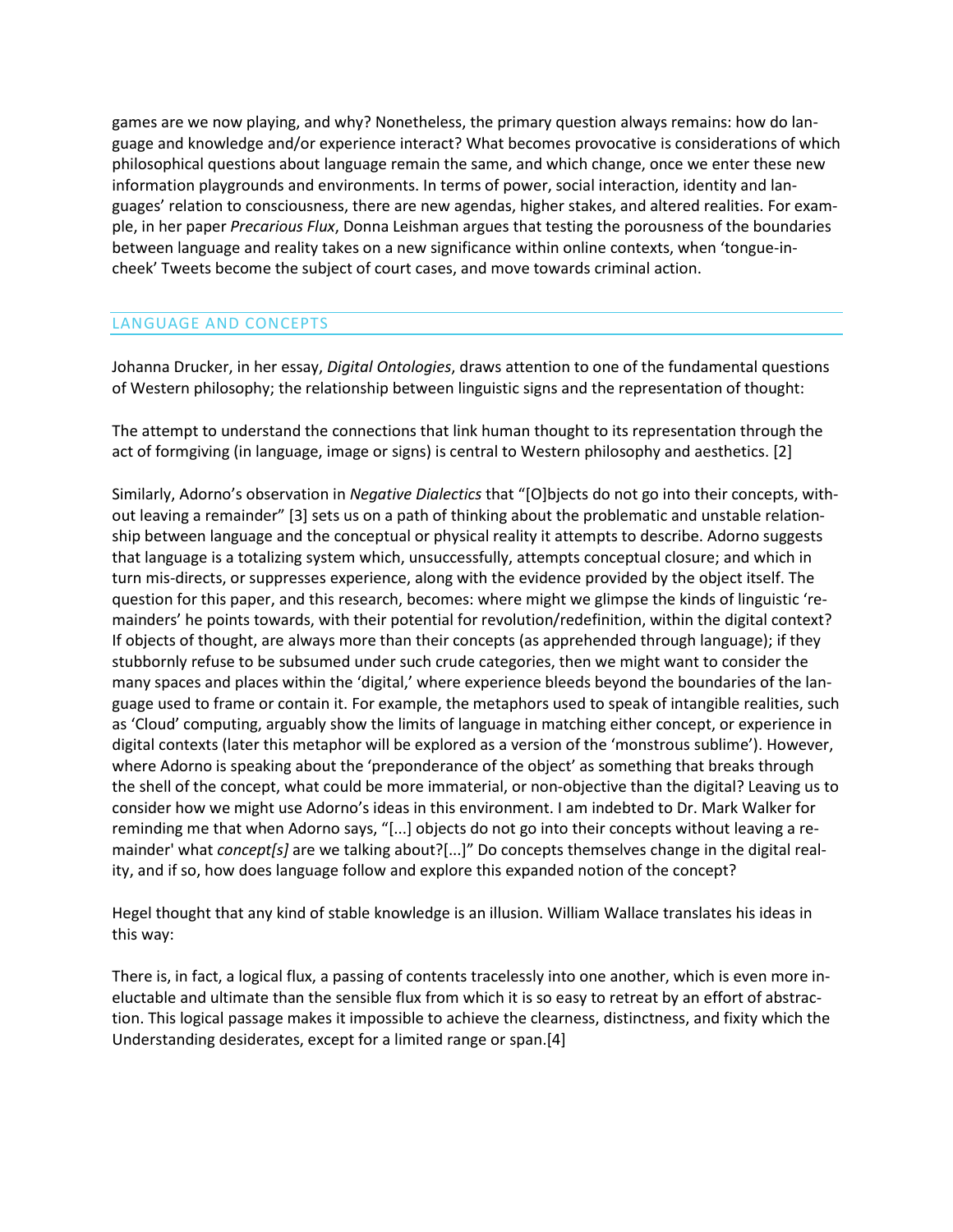In Hegel's view, thought cannot even rely upon the 'objects' of thought to stay fixed, still, closed, in order that it can perform its operations. There is always (despite our best efforts to contain it), movement, contingency, and slippage between the concepts, terms, and objects, which we apply our thought to; perhaps more so in an immaterial, digital space of infinite dimensions which operates in a state of flux and impermanence.

## LANGUAGE AND POWER

The Situationist International's, texts on language and power, highlight the historical problem of language:

The problem of language is at the heart of all the struggles between the forces striving to abolish the present alienation and those striving to maintain it. […] We live within language as within polluted air. [5]

In 1963 and 1966 respectively, The Situationist International and Mustapha Khayati published two articles on language and power within the magazine/journal *Internationale Situationniste*. The first, entitled *All the King's Men* offers a stark reminder of the ways in which language, in the grasp of authoritarian forces, does damage to the authenticity of human experience, by always designating something 'other,' in the servicing of capitalist ideology: "Under the control of power, language always designates something other than authentic experience." [5] The second essay, *Captive Words: Preface to a Situationist Dictionary*, goes further, in claiming that, in the contemporary context, thought is in danger of becoming subordinate to mathematical rigor, stripped of its insubordinate, poetic potential via the 'instrument' (and instrumental use) of language. Both texts reiterate the Situationist theme of resistance to such power moves by proposing a language, liberated from its role as information, and which recognizes and harnesses the fact that: "[Words] are not completely automated: unfortunately for the theoreticians of information, [they] are not in themselves 'informationist'; they contain forces that can upset the most careful calculations." [5] Johanna Drucker returns to this point, when she says: "In every generation, some version of this question has been posed: If it were possible to understand the logic of human thought, would there be a perfect representation of it in some unambiguous, diagrammatic symbol set of entities and dynamic relations among them?"

Acutely aware of the nuances of language, including being opposed to any use of the ideologically-infused suffix 'ism,' frequently attached to their name, the Situationists both recommended and enacted an aesthetic and political détournement of language, with a view to reversing the power relations implicit in its various forms. The contemporary question that leads on from their work, is not whether complexities of power and language still reverberate within digital, contexts (clearly they do), but to ask whether the terms of engagement around those power dynamics have changed? Do we need new forms of détournement for these new times?

The Situationists said: "News is the Poetry of power." During the recent riots in London, much use was made of the word 'criminality' within the media accounts of the events. This word, reflecting a historical notion of a criminal class, was used as propaganda for a right-wing agenda. Language brands and proliferates spontaneously within re-tweets and news articles. The language game is the same, but the extent and speed of its pervasive reach is infinitely greater than the Situationists could have imagined.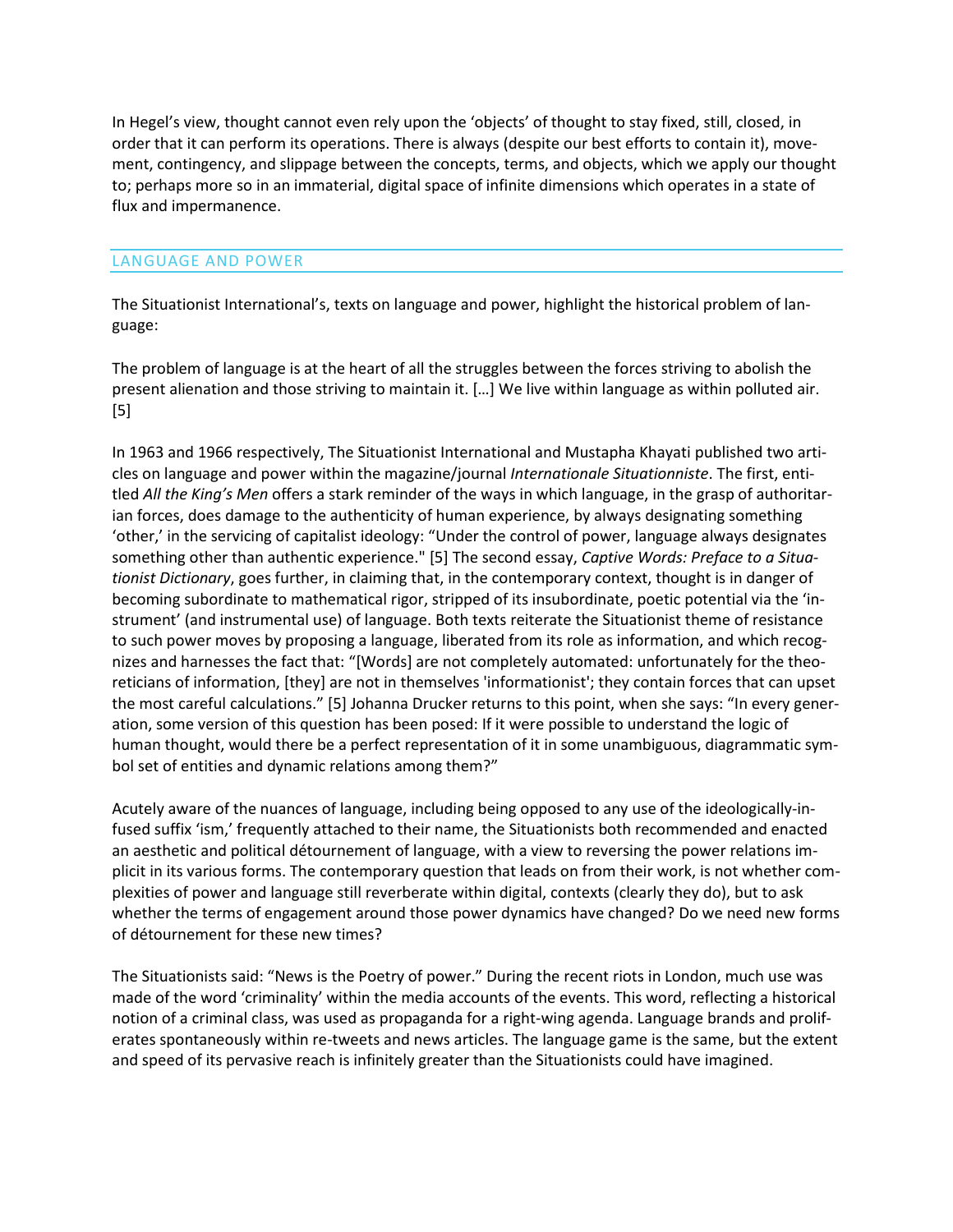#### LANGUAGE AND SUBJECTIVITY

Foucault, in *The Thought from Outside*, [6] argued that language is empty form. We fill it with subjectivity, but it pre-exists us, as a series of generic, non-particular entities. This is, perhaps, hard to think since we are always 'within' language, as we consider it. He says that the 'I' becomes our identity, but one born of an empty pronoun which lies in wait for a subject to utter it. We take over and bring alive the empty forms of language, with our subjectivity, but all language precedes *us*.

Only a determinate subject can animate the 'I.' We speak, we blog, we confess, we startle, we network, we dis/connect, through a language, which waits to be directed to a content, towards a goal. As Foucault reminds us, language, in itself, has an existence that is prior to its directedness; prior to its role in communication. It lies in wait, for a subject to inhabit it, and this strikes at the heart of simplistic notions of identity. The primary 'I' of language is impersonal, arbitrary, indifferent. The American Journalist, A. J. Leibling's statement that:"Freedom of the press belongs to those who own one" has been reconfigured and infinitely extended, to the limits of that concept, and beyond; transgressing a previous boundary, to an 'extreme.'

On September 8th, 2011, an article appeared in the online Telegraph, [7] outlining an experiment in which two science students had set up a randomized conversation between a pair of Chatbots, or online avatars/robots. Normally programmed to converse with a human being, the experiment involved them conversing with one another, during which the discussion quickly turned to the existence/or not, of God. What became compelling was observing where the breakpoints came in that staggered, awkward exchange; how the logic quickly broke down, and the nuances and subtleties of conversational form were lost; how inhuman it was, without being able to explain exactly why. These synthetic voices lack the timbre and richness of the human voice: their timing is fractionally, but significantly out of sync; lacking a human agent to recognize that subtlety.

It is a reminder that so much of communication is in the gaps, the spaces, the interstices, in the non-informational, non-informational attributes of language. Expression in language is the unmediated dimension of language: its non-representational, libidinal form (its excess). Language is much more than simple point-for-point communication.

When the Situationist International, in 1963, wrote: "Under the control of power, language always designates something other than authentic experience," [8] Bell Labs were automating the human voice, forcing a new space to open up between writing and speech, in the poetry of code; one as fundamentally detached from authentic experience as it is possible to be. This new relation between language and experience, between the subject and language, has only just begun to be understood.

Tone, timing, emphasis and modulation: these are all tiny, but essential pointers to the 'human' in language, where tone of voice, pacing, and emphasis is everything. We can tell an entire story with the nuances and inflections of our speech, and with the coded spaces between elements; we can convey disinterest, annoyance, empathy, control. How can coded language simulate these types of intramundane, to use Adorno's term for the significance of minutiae, details of our interactions? They require a sensitive and attuned human agent, to be constantly reading for signals, and a feedback system to be in place, which allows for the subtle interplay between signs and responses, space for error and adjustment; and the ability to inhabit multiple timings. Understanding is found in the far-from-seamless flow of such interactions, it's not a question of communication, but of 'listening' and 'hearing' differently; and of a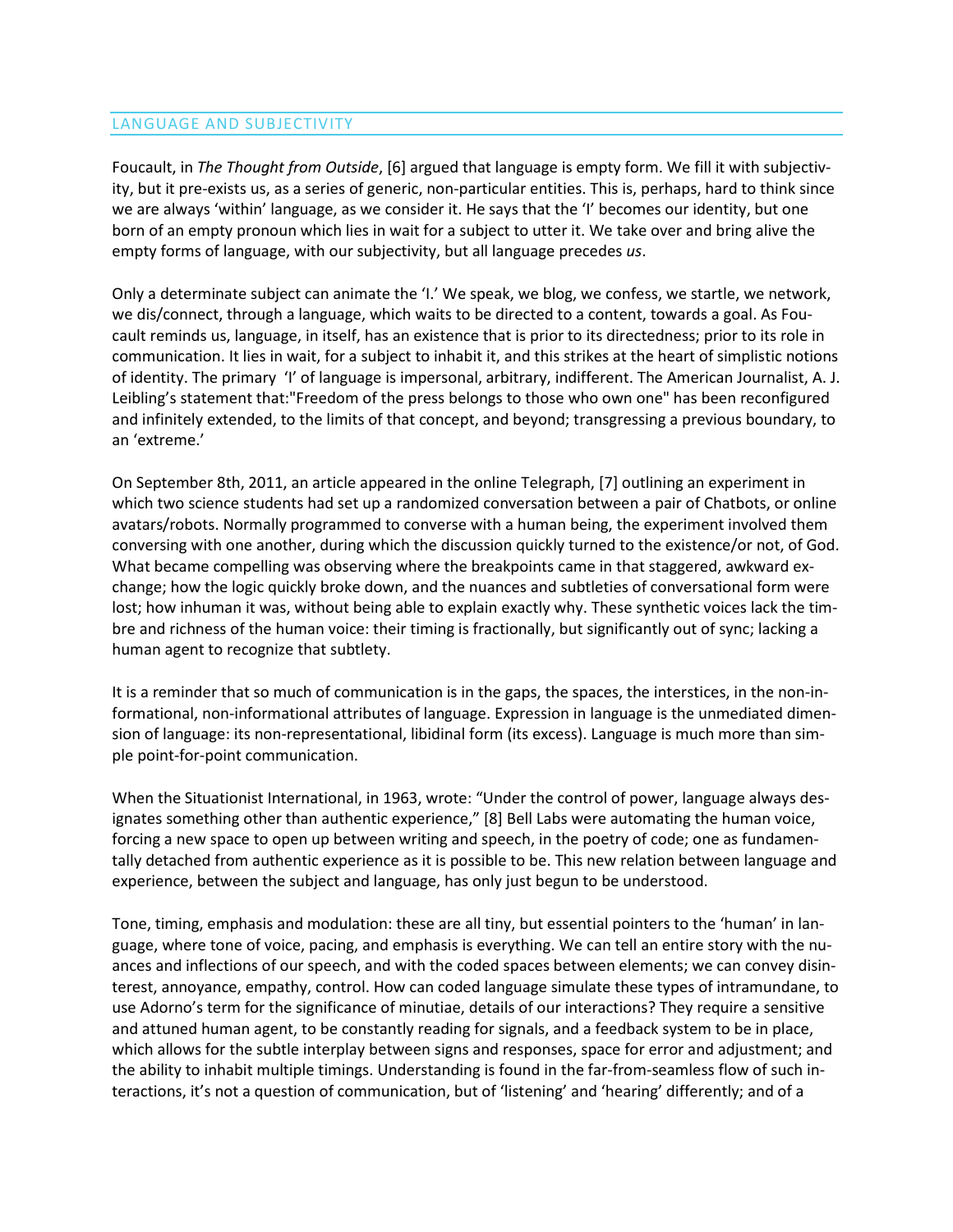heightened sensitivity to the most miniscule deviations. What happens to these intramundane nuances of language in the digital space, and especially within synthetic speech and artificial language?

#### LANGUAGE AND THE SUBLIME

Adorno, in *Aesthetic Theory* remarked: "The feeling of the sublime [for Kant] is as a trembling between nature and freedom." [9] Lyotard has talked about the 'Sublime' as that which invokes the unpresentable, keeping open that which would otherwise be foreclosed by information technologies and by commodification. [10] For Adorno, Benjamin and Lyotard, concepts do not account for particularities. Whereas, the sublime recognizes the tension between reason and the imagination; between what can be understood, and what can be experienced. This form of difference involves the mind driving towards the limits of its abilities, toward the edge of conceptuality.

Kant, in *The Critique of Judgment*, makes reference to the 'prodigious' or 'monstrous' as being at, or exceeding the limit of, the sublime as a pure (immanent) magnitude. "An object is monstrous if by its magnitude it nullifies the purpose that constitutes its concept." [11] In this sense, the monstrous can be seen to aggressively exceed and consume its own concept; courting self-destruction. This form of the sublime violates the commonality of judgments by exceeding our powers of apprehension. Cloud computing is a form of the sublime (monstrous) aesthetic, which exceeds the concept: libidinal, erotic, unrepresentable. It is immaterial and non-comprehensible in its potential infinitude. Clouds are (arguably), beyond representation; they are indescribable, limitless, exceeding their own concept. What could be more sublime than clouds? What could be more immaterial than the digital?

#### LANGUAGE AS CONSTELLATION

'Constellation' is Walter Benjamin's term for the method of relating ideas in a montage of fragmentary, disjunctive, often temporally unrelated configurations, which nonetheless produce meaning by allowing unseen correspondences to emerge, instantaneously.In *The Origin of German Tragic Drama*, Benjamin explains the constellation as the place where:

[I]deas are not represented in themselves, but solely and exclusively in an arrangement of concrete elements in the concept: as the configuration of these elements… Ideas are to objects as constellations are to stars. [12]

Adorno's understanding of constellation, which he borrowed from Benjamin, has been explained by Martin Jay as: "a juxtaposed rather than integrated cluster of changing elements that resist reduction to a common denominator, essential core, or generative first principle." [13]

For Adorno, concepts (metal constructs, or ideas) are how identity thinking operates. In conceptual thinking, which wants to make a simple or generic classification of something thought, objects of knowledge are 'blocked' by such thought, from achieving their fullness. As part of this 'classifying procedure,' concepts profoundly prohibit knowledge of the object, and strip away what Adorno would term the intramundane: the particularities, or singularities; what makes an object what it is, but not in an essentialist sense. Conceptual thinking traps us into never seeing what lies beyond our concepts, in turn excluding the truth of things, and this is a major problem for thought, and a sticking point in terms of languages' ability to provide access to truth.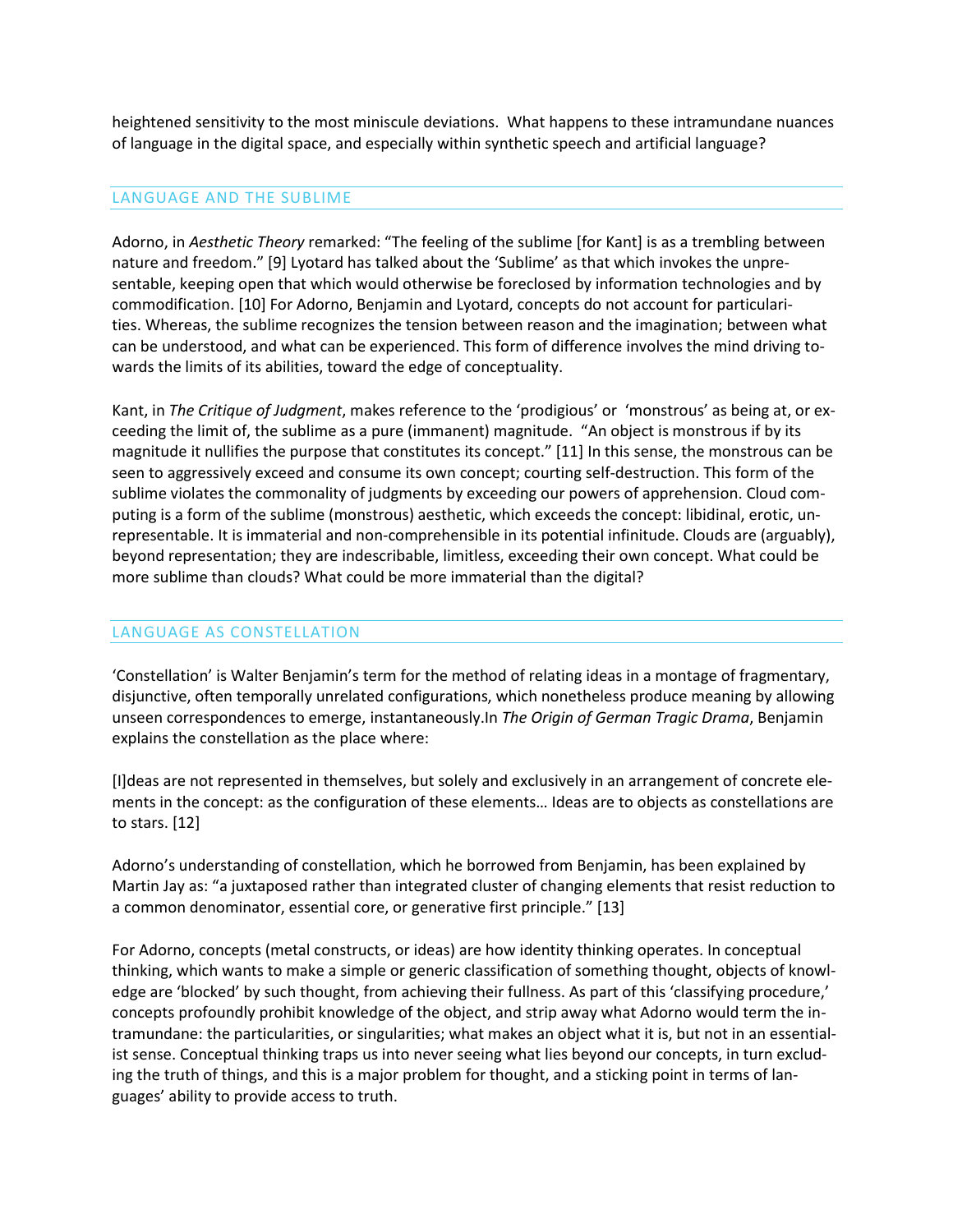His answer to this problem is that concepts should 'enter into a constellation [which] illuminates the specific side of the object.' Concepts block, while constellations illuminate; concepts limit, while constellations expand and proliferate. Concepts are uncreative, while constellations are creative, and constellations are process-driven, rather than limited by outcomes, or defined by pre-existing categories. The concept by itself, cannot *but*formalize, exclude (difference), freeze (in static time), and identify. However, all that needs to happen is that constellations are allowed to explode the myth of identity thinking; such groupings of thought as are provided by the constellation cause identity thinking to evaporate. Single concepts are displaced by combinations of multiple concepts, such that subjective thought replaces abstract identity. The online, digital space, wherein language is constantly in a relationship of constellation-to-constellation, may be the ideal environment in which to recognize the power of the constellation to explode identity thinking, and its limited conceptual apparatus for apprehending the richness and multiplicity of the 'out there.'

### COLLATERAL DAMAGE?

In conclusion, the question I wish to pose in this paper is simply this: if we are collateral damage to the continual influence (some might say 'tyranny') of language, how do we resist and rethink this, in the new information environments and playgrounds we inhabit? Moreover, if the persistent taboo which haunts language is making any attempt to stand outside it, in order to assess its influence, how do we break out of this double-bind? This transhistorical taboo consists of talking about language from within language. Arguably, there is no 'view from nowhere' that can allow us to speak about the ways in which language forms our experience, and our understanding, without using language. Even the most radical excavators of language (including Lyotard/Derrida/Nietzsche) have embarked upon this exploration from within the logic of the linear text/book, and the 'laws' of written/visual language.

How might we philosophize differently about language in a digital space? Perhaps Deleuze points to some possibilities. As John Rajchman explains, for Deleuze:

[P]hilosophy is not theory; it is an art of plunging into this peculiar zone of 'the unthought,' that destabilizes clichés and ready-made ideas, in which both art and thought come alive and discover their resonances with one another. [14]

We need mutually cooperative works of art and theory which consciously interrogate new forms of language in digital contexts, and ask searching philosophical questions, since in the end, these are ethical, not just aesthetic concerns.